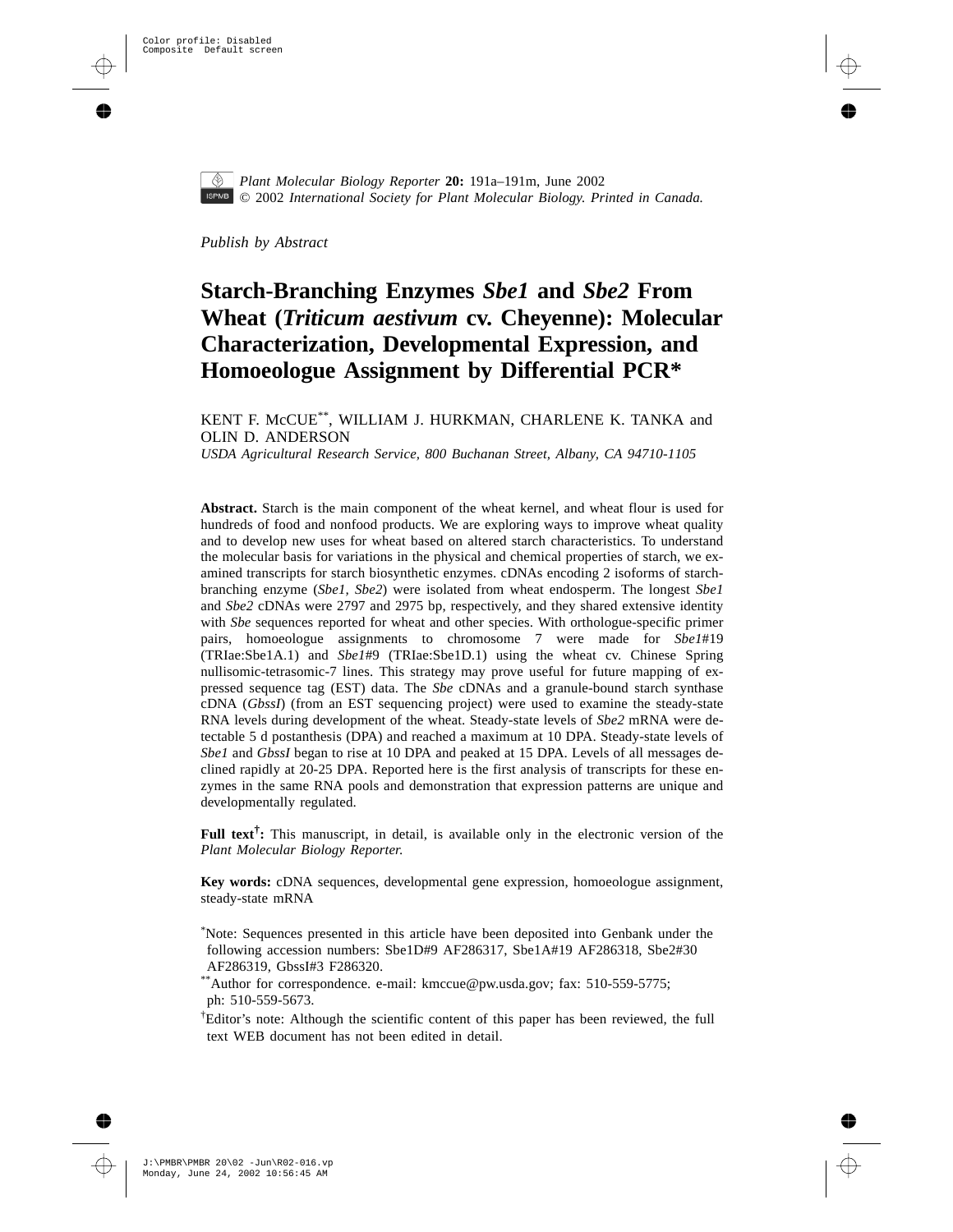**Abbreviations:** AM, amylose; AP, amylopectin; DPA, days postanthesis; EST, expressed sequence tag; GBSS, granule-bound starch synthase; SBE, starch-branching enzyme; SDE, starch-debranching enzyme.

## **Introduction**

Starch constitutes 75% of the wheat kernel and has a direct affect on the nature and quality of flour and on products of wheat. The structure of both the starch molecule and the starch granule plays an important role in product application. The molecular structure is due in part to the nature of amylopectin (AP) branching and the ratio of amylose (AM) to AP in the granules.

In plants, 4 enzymes control starch biosynthesis. The committed step is ADP-glucose pyrophosphorylase, which converts glucose-phosphate to ADPglucose in the presence of ATP. ADP-glucose then is polymerized into  $\alpha$  (1,4)linked chains by multiple isoforms of starch synthase. Granule-bound starch synthase (GBSS) catalyzes the addition of glucose units to form an essentially linear polymer of AM with very few branches (Nakamura et al., 1995). Soluble starch synthase produces linear polymers that are the substrate for addition of  $\alpha$ (1,6) branches to form AP (Ball et al., 1996). Branching of AP is the result of the balanced activities of starch-branching enzymes (SBE) and starch-debranching enzyme (SDE). The SBEs are present in multiple isoforms in all plants examined (Preiss and Sivak, 1996). The isoforms *Sbe1* and *Sbe2* are distinguished by their deduced amino acid sequences (Burton et al., 1995). Each isoform exhibits a unique developmental time of peak activity and a different length of amylose chain transferred (Smith et al., 1995). The exact role and regulation of SDE in AP biosynthesis are not entirely understood (James et al., 1995; Nakamura et al., 1997). The relative activities of starch synthases and the balance of branching and debranching enzymes create the molecular structure of AM and AP (Mouille et al., 1996). The ratio of AM to AP and the structure of AP control many of the physical and chemical properties of the flour and starch, thus affecting their use in food and nonfood products.

The regulation of SBE isoforms during development has been studied in a number of species. In pea embryos (cotyledon  $+$  axis), the enzymatic activity of *Sbe2* (SBE peak I) increases early in development when embryos are 0.1 to 0.15 g. It holds steady while a second peak of activity (*Sbe1*) rises because the embryo size increases from 0.35 to 0.7 g (Smith, 1988). *Sbe2* is absent in wrinkled or rugosus peas (Smith, 1988). In maize, *Sbe1* is abundant at 10 d and decreases through the 28th d after pollination (Baba et al., 1991). The SBE isoforms of maize show unique preferences for substrates, with *Sbe1* preferentially transferring longer chains than *Sbe2* (Takeda et al., 1993). In maize, the *Sbe1* isoform has higher activity on amylose, and *Sbe2* isoform has higher activity on amylopectin (Guan and Preiss, 1993). The *Sbe2* of maize is observed as both a soluble and a granule-associated enzyme (Mu-Forster et al., 1996). In rice, SBE (Q-enzyme, *Sbe1*) activity increases 6-13 d after pollination and then begins to decline (Nakamura and Yuki, 1992). In rice, the superior caryopses exhibit higher levels of *Sbe1* (Q-enzyme) activity sooner after pollination than inferior caryopses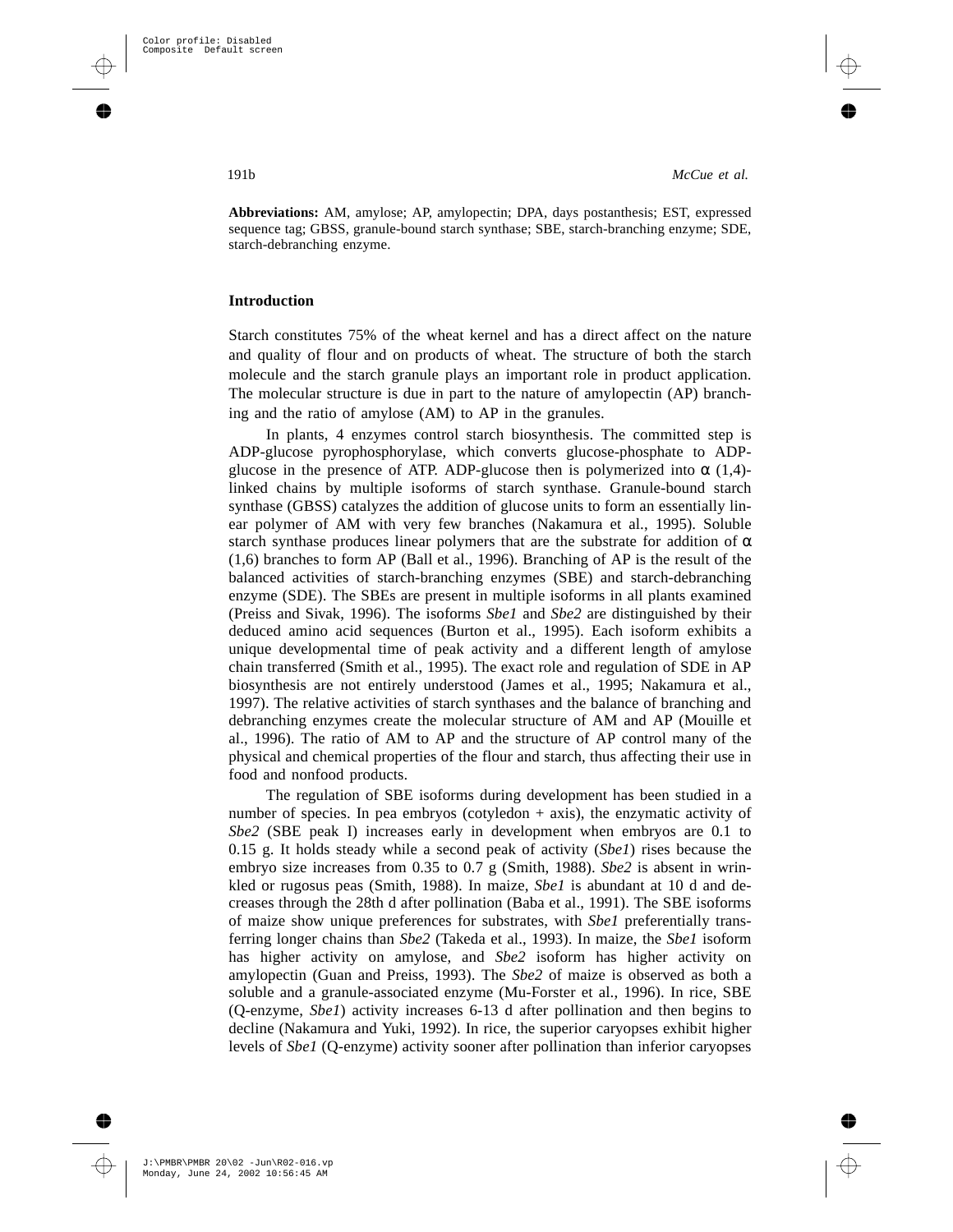(Umemoto et al., 1994). In potato, SBE RNA levels rise 1 d before the onset of tuber swelling during the transition from stolon to tuber (Visser et al., 1994).

In peas (Burton et al., 1995), steady-state levels of *Sbe2* (*SBE I)* mRNA are high early in development, peaking in the 0.1- to 0.2-g stage embryos, and then they decline. *Sbe1 (SBE II)* mRNA levels rise rapidly after the 0.2- to 0.3-g stage, peak at the 0.4- to 0.5-g stage, and then decline. Using RT-PCR, *Sbe1 (SBE II)* was amplified in most pea tissues, with the exception of pods, whereas *Sbe2* (*SBE I)* was only amplified in leaves and pods. Extensive developmental and tissue specific expression studies in maize showed that different isoforms of *Sbe* are independently controlled (Boyer et al., 1978; Gao et al., 1996). The 2 forms of *Sbe2* in maize are *a* and *b*. The *Sbe2b* form appears to be an endosperm-specific isoform, whereas the *Sbe2a* form is present at higher levels in embryo than in endosperm and is expressed in other tissues and organs (Gao et al., 1997). In rice, the steady-state mRNA levels of *Sbe2 (RBE3*) are barely detectable at 5 DPA, they increase dramatically at day 7 and peak at day 15, and they are barely detectable at 20 DPA (Mizuno et al., 1992).

The *Sbe2* genes of wheat are mapped to the chromosome 7 homoeologues (Morell et al., 1997). A conflicting report of the rice *Sbe2 (Rbeiii*) links it to chromosome 2, predicting a syntinous location on chromosome 6 of wheat based on the flanking genetic markers (Harrington et al., 1997).

Our long-term research goals are to create new phenotypes in wheat by transformation and tissue-specific expression of genes encoding starch biosynthetic enzymes. Transgenic plants are expected to result in a new series of novel wheats containing modified starch mediated by overexpression or suppression of enzyme activity by sense and antisense gene constructs. Reduction of starch branching also may be achieved from sense constructs by cosuppression (Jorgensen, 1995). Variation in levels of branching enzymes may result in starch with novel branching patterns. It is anticipated that plants suppressed for expression of an SBE isoform will help elucidate the role of each isoform in the biosynthesis of amylopectin. These changes are anticipated to have a significant impact on the chemical and physical properties of the starch, the starch granule, and the flours and products of these plants (Zeng et al., 1997).

We have cloned sequences corresponding to the mRNA for 2 *Sbe1* and 1 *Sbe2* from *Triticum aestivum* cv. Cheyenne. The *Sbe1* sequences have been compared to those in the database and are tentatively mapped to their respective chromosome 7 homoeologues. The *Sbe2* sequence represents a new allele of 1 of the 2 previously described potential orthologues from wheat. We also identified and sequenced a novel cDNA encoding GBSS, the waxy gene from wheat, in an expressed sequence tag (EST)–sequencing project. The cDNA sequences for *Sbe1*, *Sbe2,* and *GbssI* were used as probes and revealed a staggered pattern of steadystate RNA expression during kernel development.

## **Materials and Methods**

#### *Plant material and treatments*

Wheat plants (*T. aestivum*) were grown in the greenhouse. Developing seeds were used to produce a cDNA library (cv. Cheyenne). Leaf material was used to isolate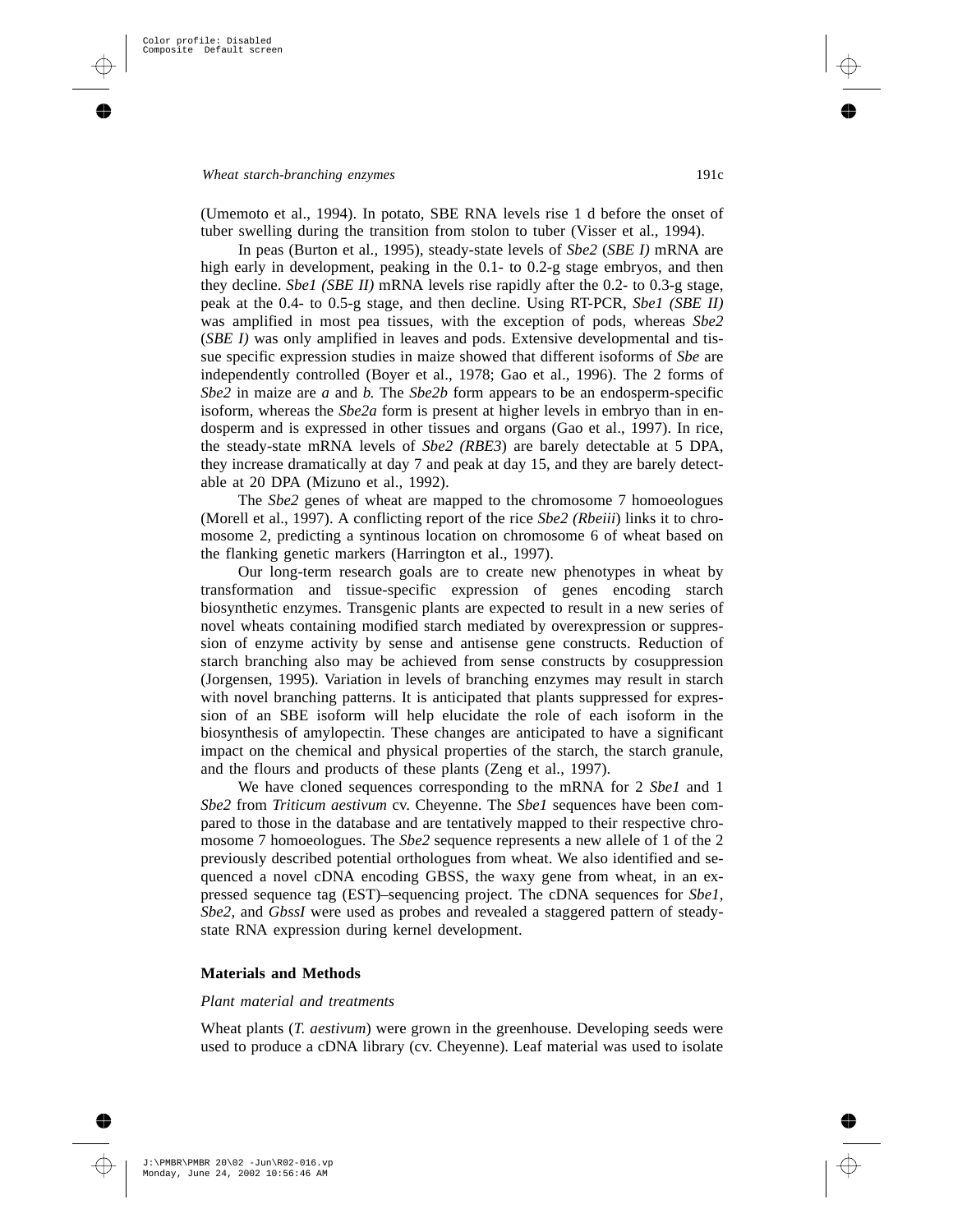genomic DNA for PCR (cv. Chinese Spring). For the developmental time course, wheat was grown in a climate-controlled greenhouse that had a maximum daytime temperature of  $25^{\circ}$ C and a nighttime temperature of  $17^{\circ}$ C, as described previously (Hurkman et al., 1998).

#### *cDNA library preparation and screening*

A wheat endosperm cDNA library was prepared in Lambda ZAP II (constructed by Stratagene) from an mRNA pool isolated from wheat endosperm at 5, 10, 15, 20, 25, and 30 DPA. The original library titer was  $1x10<sup>7</sup>$  pfu. All screening was done using an amplified library at  $1x10^8$  pfu/mL.

Probes for screening the library were prepared from cDNAs of the maize homologues of *Sbe1* (pA2-4) and *Sbe2b* (pMA11) (kindly provided by Mark Guiltinan at the University of Pennsylvania). The entire cDNA inserts were excised by restriction enzyme digestion and labeled using 32P-dCTP (New England Nuclear) and a random primed DNA labeling kit (Boehringer Mannheim Biochemicals). The plating of phage, blotting, probe hybridization, and phagemid isolation were carried out following standard molecular biology protocols (Sambrook et al., 1989) and manufacturer's instructions. Phagemids were released from the phage, subcloned, and amplified according to manufacturers instructions (Stratagene).

Approximately 180,000 plaques were plated, blotted in duplicate, and sequentially screened with the *Sbe1* and *Sbe2b* cDNA sequences. Positively hybridizing plaques then were isolated, replated, and rescreened to obtain single phage plaques. Phagemids were released from all positives of the secondary screen and transformed into *Escherichia coli* DH5α. Plasmid DNA was isolated, digested, separated by gel electrophoresis, blotted, and hybridized to confirm positively hybridizing clones.

## *cDNA characterization and sequencing*

Plasmid DNA from positively hybridizing *Sbe* cDNA clones was used for cycle sequencing with fluorescently labeled dye terminators and analyzed on an Applied Biosystems 310 Genetic Analyzer (Perkin Elmer). The resulting sequences were screened by BLAST searching of the Genbank database for homology to *Sbe* sequences from maize, rice, and other plant species. The cDNA encoding *GbssI* was identified by sequence homology to *Gbss* sequences via Blast searching of the Genbank database with EST sequences from the universal primer sequencing of random wheat endosperm cDNAs. Apparent full-length cDNAs for *Sbe* and *Gbss* isolates were sequenced completely in both directions using synthetic oligonucleotides. Sequences were analyzed by ClustalW alignments.

## *PCR analysis of cDNA orthologues*

DNA was extracted (D'Ovidio et al., 1992) from young seedlings of the wheat cv. Chinese Spring nullisomic-tetrasomic-7 lines. PCR conditions were carried out according to the manufacturer's instructions (Promega) with the following cycling conditions: denaturation at 95 $\rm{^{\circ}C}$  for 30 s, annealing at 63 $\rm{^{\circ}C}$  for 1 min, and extension at 72°C for 2 min. These conditions were repeated for 35 cycles. The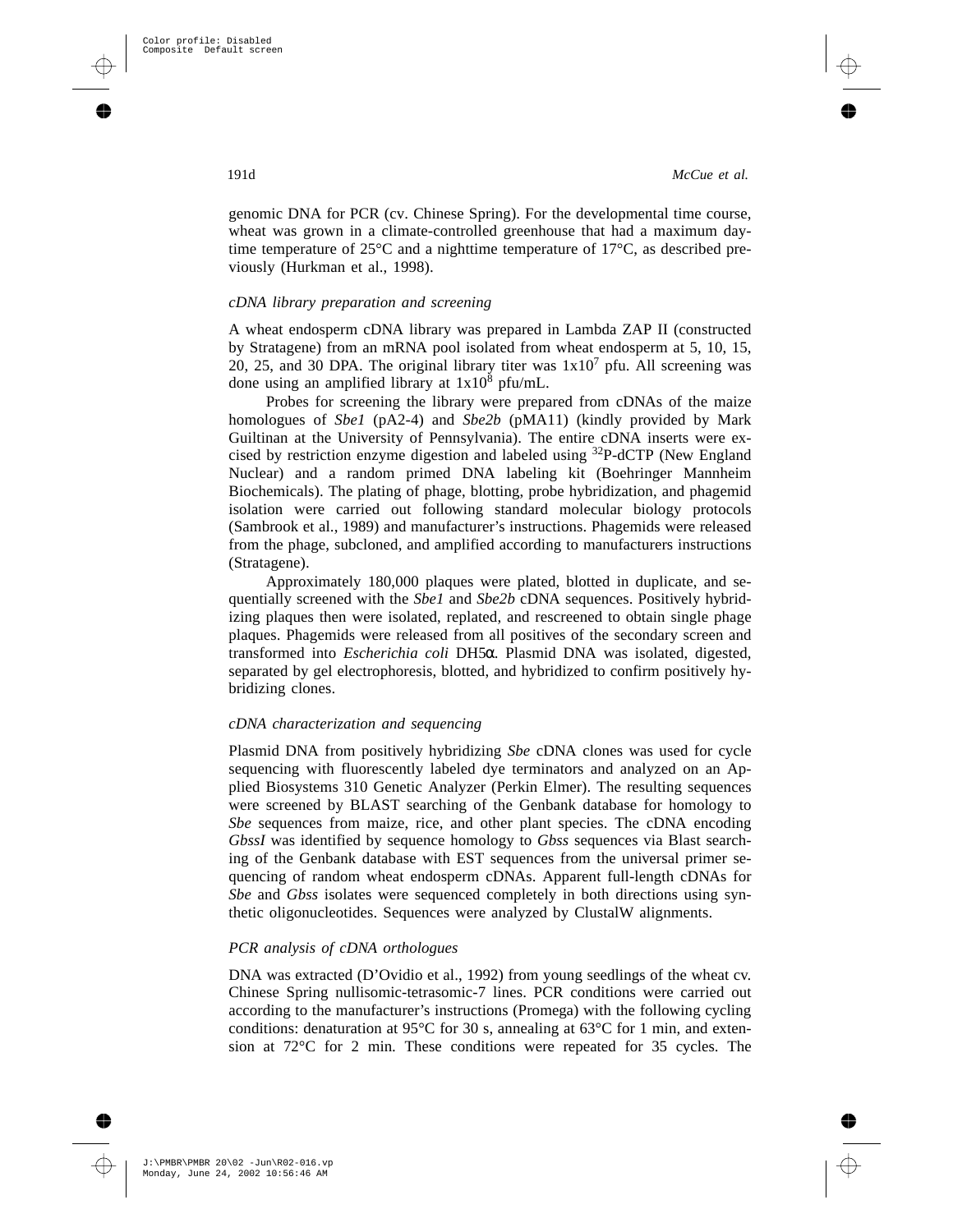forward and reverse primers were as follows: *Sbe1* #19 52F (5′-CTCCTC-CTGGCCCTCGC-3′), and 363R (5′-CTTCAAGGCCCCCTCGTAT-3′); *Sbe1* #9 43F (5′-ACCGCCCCCTCCTGC-3′), and 352R (5′-CTTCAAGGCCTCCTC-GTGC-3'); Sbe1 #D2 (Rahman et al. 1997) 79F (5'-GCCTCAGCTCCTCTCTCT-TGC-3′), and 378R (5′-ATTCTTCTAGGCTTCCCTCATGT-3′).

## *Northern blot analysis*

RNA was isolated (Hurkman and Tanaka, 1996) from endosperm of developing grains from single heads of wheat (cv. Cheyenne) at different times after flowering (DuPont et al., 1998). RNA blots represent 20 ug of total RNA using digoxigenin-labeled ribo probes (Boehringer Mannheim) from T7 transcription of linearized cDNA templates according to the manufacturer's instructions.

#### **Results and Discussion**

#### *Isolation and characterization of starch-branching enzymes*

cDNAs encoding SBEs were isolated from a library (prepared from mRNA isolated from wheat endosperm) by sequential screening with maize *Sbe1* and *Sbe2* homologs as probes. Eight putative clones encoding *Sbe1* were isolated. Sequence analysis resulted in the identification of 6 clones (#8, 9, 14, 22, 25) with sequence homology to *Sbe1*. Five of the clones had the same open reading frame as clone #9 but were truncated at different positions in the 5′ ends (Figure 1). Clones #25, 14, and 8 had the same 3' poly(A) tail. Clone #9 lacked a poly(A) tail but was otherwise identical to #25, 14, and 8. Clone #22 had an open reading frame identical to clone #9 but, similar to clone #19, had a slightly longer untranslated  $3'$  end before the addition of the poly $(A)$  tail. Clones #9 and 19 were sequenced completely and contained open reading frames predicting preproteins similar to the maize *Sbe1* sequence of 830 and 833 amino acids, respectively.

Five putative clones for *Sbe2* were isolated from the second screen. Sequence analysis resulted in the identification of 2 clones (#30, 36) with homology to *Sbe2*. The *Sbe2* sequence from clone #30 was apparently full length with a methionine start codon and a predicted preprotein of 823 amino acids similar to its maize homolog. The *Sbe2* sequence from clone #36 was truncated by approximately 400 bp at the 5′ ends but was otherwise identical to the sequence from clone #30.

#### *Gene characterization*

Because bread wheat is hexaploid, we expect as many as 3 orthologous gene products representing the A, B, and D ancestral genomes. The *Sbe1* cDNA isolates represent 2 classes of potential orthologues. The 5 most similar *Sbe1* isolates were judged to be independent based on length variation at the 5′ and 3′ ends of the cDNAs. The greatest variation was observed in the 3′ polyadenylation site and length or absence of poly $(A)$  tails (Figure 1). Truncation of the 5' ends most likely resulted from incomplete first-strand synthesis during library construction or from naturally occurring degradation or turnover products present in the RNA used for library construction. The *Sbe1* isolate with the longest 5′ end (#9) lacked a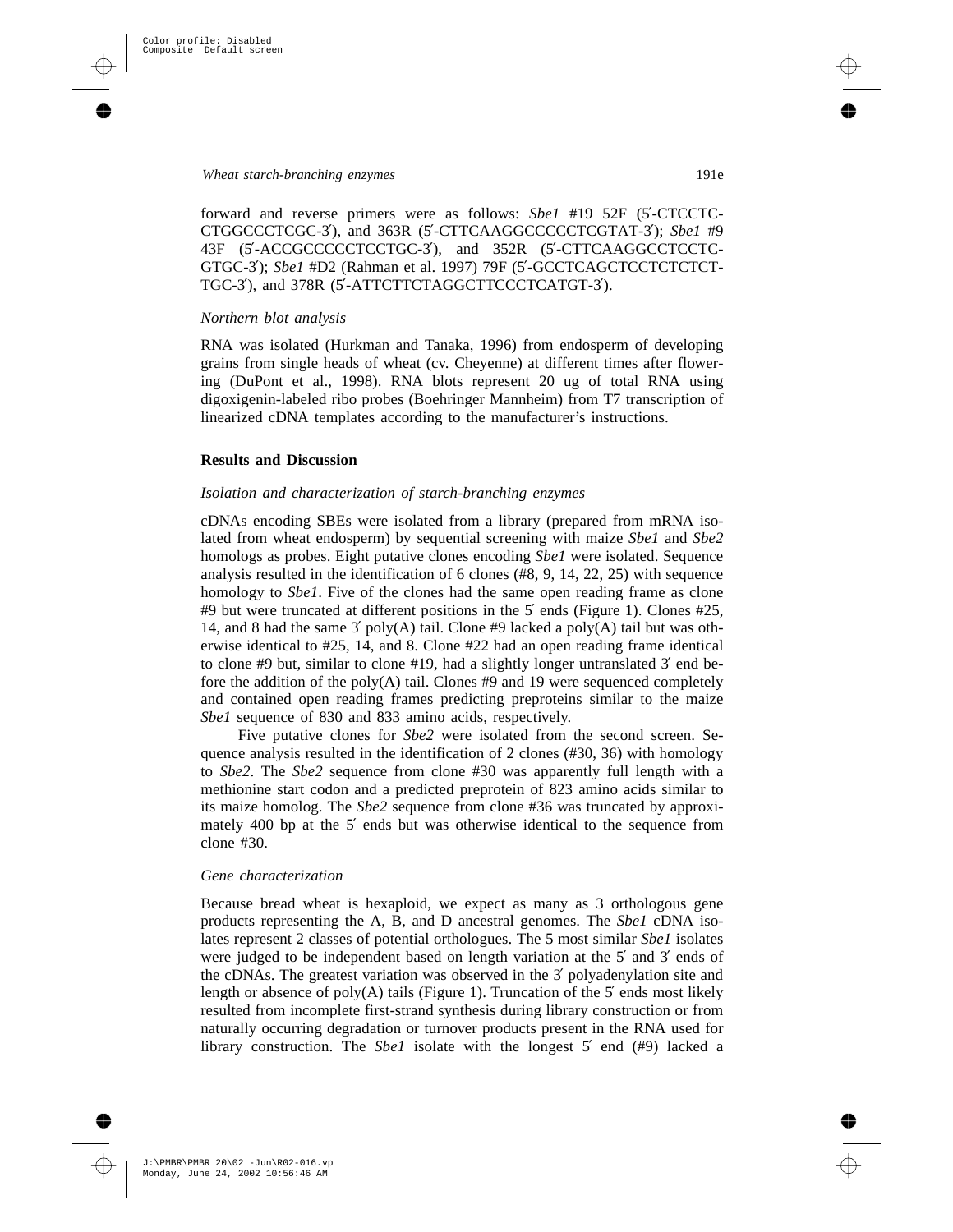

*Figure 1.* Alignment of the 3′ ends of *Sbe1* sequences. The final 100 bp of *Sbe1* #19 are aligned with the 3′ ends of the other *Sbe1* sequences. Substitutions in clone # 19 relative to the other *Sbe1* sequences have white shading and the conserved 3' region between the potential orthologue clones # 19 and 22 is shaded in gray. The consensus polyadenylation signal at the expected position in #19 and #22 is underlined. The alignment suggests the presence of a second nonconsensus polyadenylation signal being used by #14 and possibly #8.

 $poly(A)$  tail and was apparently truncated 11 bases from the first of 2 poly(A) addition sites observed for the other 5 *Sbe1* isolates. The nucleic acid sequence of *Sbe1* #9 was 99.6% identical to an *Sbe1* sequence from wheat cv. Fielder (Repellin et al., 1997) and differed by only a single amino acid in the predicted proteins. The nucleic acid sequence of the sixth isolate, *Sbe1* #19, was 97.2% identical to another *Sbe1* sequence from wheat (Rahman et al., 1999) and 96.8% identical to *Sbe1* #9. The nucleic acid sequences of *Sbe1* #9 and *Sbe1* #19 are quite distinct from the published sequence for *Sbe1* #D2 (Rahman et al., 1997) at 71.0% and 70.5% identity to *Sbe1* #9 and *Sbe1* #19, respectively. D2 is now thought to be a transcribed pseudogene (Rahman et al., 1999). The *Sbe1* #D2 sequence was mapped to the D genome and is part of a complex locus with several apparently nonfunctional genes (Rahman et al., 1997). If the functional gene sequence from the D locus is similar to the #D2 gene, then *Sbe1* #9 and *Sbe1* #19 may represent the other 2 orthologous *Sbe1* sequences derived from the A and B genomic ancestors of modern hexaploid wheats.

#### *Isolation of Sbe2*

Two isolates were confirmed by sequence identity as *Sbe2* in the library screen. One was apparently full length and contained more 5′ untranslated sequences than its maize homolog, as well as a similar methionine start, transit peptide length, and coding sequence. The first *Sbe2* sequence (#30) contained a complete open reading frame and was 99.5% and 99.9% identical to the nucleic acid and deduced protein sequences, respectively, of the *Sbe2* from wheat reported by Nair et al. (1997). The second *Sbe2* sequence, isolate #36, was truncated by more than 700 nucleotides at the 5′ end but was otherwise identical to the sequence of clone #30. The sequence of clones #30 and *Sbe2* (Nair et al., 1997) had 95% and 98% identity, respectively, to the nucleic acid sequence of another *Sbe2* from wheat (Genbank ACC U66376).

A comparison of the *Sbe1* and *Sbe2* from wheat shows several regions of identity between the deduced amino acid sequences (Figure 2). Conserved amylolytic regions found in other enzymes from other species also are conserved in the wheat sequences. Figure 3 shows the phylogenetic relationship of all known *Sbe1* and *Sbe2* sequences from wheat. The close relationship of *Sbe1* #19 and *Sbe1* from Rahman et al. (1999) suggest an allelic relationship. A similar relationship is observed between *Sbe1* #9 and *Sbe1* from Repellin et al. (1997). The greater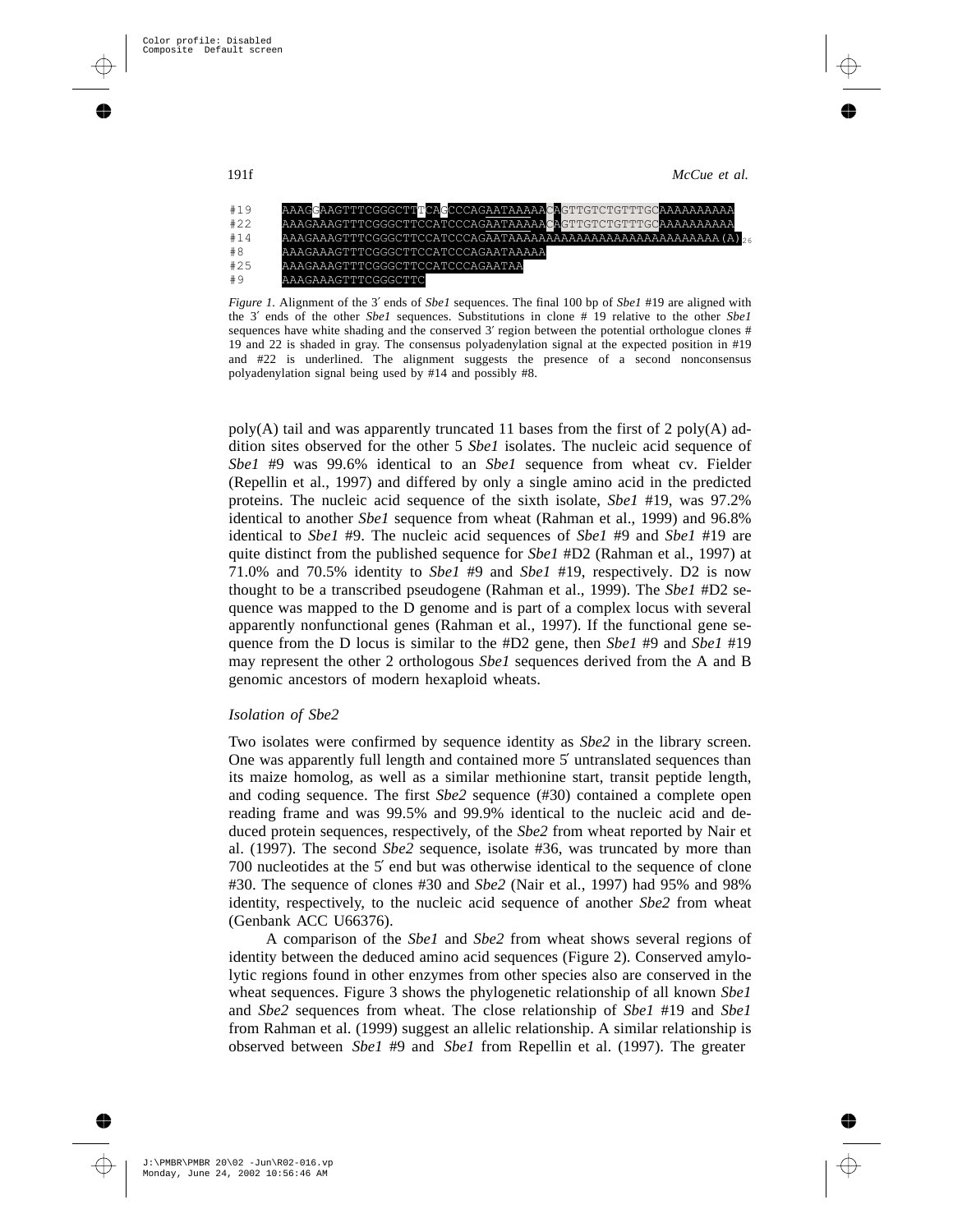distance observed between these and the other 2 *Sbe1* sequences suggest that these are the other 2 orthologues. Distances between the *Sbe2* sequences also suggest an allelic relationship between isolate *Sbe2* #30 and the *Sbe2* from Nair et al. (1997), whereas the greater differences observed for the other *Sbe2* from wheat (ACC U66376) suggest a potential orthologous relationship.

#### *Isolation of GBSS*

We have isolated and characterized a 2289-bp cDNA-encoding GBSSI (*GbssI*) from an EST sequencing project using the same wheat endosperm cDNA library used to isolate the *Sbe* sequences. This clone, *GbssI* #3, was sequenced on both strands and represents a novel allele of wheat GBSS I from wheat cv. Cheyenne. Blast search comparison to *Gbss* sequences from the database confirmed the identity as a *GbssI* isoform. Further comparison with all the available *Gbss* sequences in Genbank suggests that *GbssI* #3 encodes an allele of the *Wx-4A* orthologue. GbssI #3 is 99.9% and 99.5% identical with the nucleotide and amino acid sequences, respectively, reported for the *GbssI Wx-4A* (originating from the 7B translocation) sequence from wheat cv. Chinese Spring (Murai et al., 1999). There is a single nucleotide substitution that results in a conservative substitution with a histidine in #3 and an arginine in *Wx-4A* at position 520.

## *Homoeologue assignment for Sbe1 isolates*

Assignment of *Sbe1* orthologues to their homoeologues was performed using gene-specific oligonucleotides and PCR. Bread wheat is hexaploid (AABBDD), derived from the fusion of 3 ancestral genomes. Assignments of sequences to the A, B, or D ancestral genomes of wheat were determined using the Chinese Spring nullisomic-7-tetrasomic lines and PCR. Homoeologue assignment in wheat usually is carried out by performing RFLP analysis on the nullisomic tetrasomic lines deficient in one homoeologue pair and doubled for 1 or the other 2 remaining homoeologues. When DNA sequences are known, specific orthologues can be mapped using PCR. To determine if the 2 cDNAs isolated for *Sbe1* represented distinct orthologous gene products and not alleles and to determine if these were distinct from the *Sbe1* #D2 isolate in Genbank, a series of orthologue-specific primer sets were synthesized based on divergences in the gene sequences. Forward and reverse primers for *Sbe1* #9, *Sbe1* #19, and *Sbe* #D2 were designed to take advantage of the insertion/deletion observed in the 3′ end between #9 and #19 and nucleotide substitutions downstream in #D2. Reverse primers were designed to take advantage of multiple nucleotide substitutions from the same position of the aligned amino acid sequences (Figure 4).

The results of amplification using orthologue specific primer pairs on DNA from the Chinese Spring nullisomic-7-tetrasomic lines is shown in Figure 5. For example, the results show that the *Sbe1* #19-specific primer pair fails to yield bands in either the nullisomic-7A-tetrasomic-7B (BBBBDD) or the nullisomic-7A-tetrasomic-7D (BBDDDD) lines, but it produces bands in both the nullisomic-7B (AAAADD and AADDDD) and nullisomic–7D (AAAABB and AABBBB) lines. This indicates that sequences required for amplification of the fragment from *Sbe1* #19 are present only in the A genome. Figure 5 also shows slightly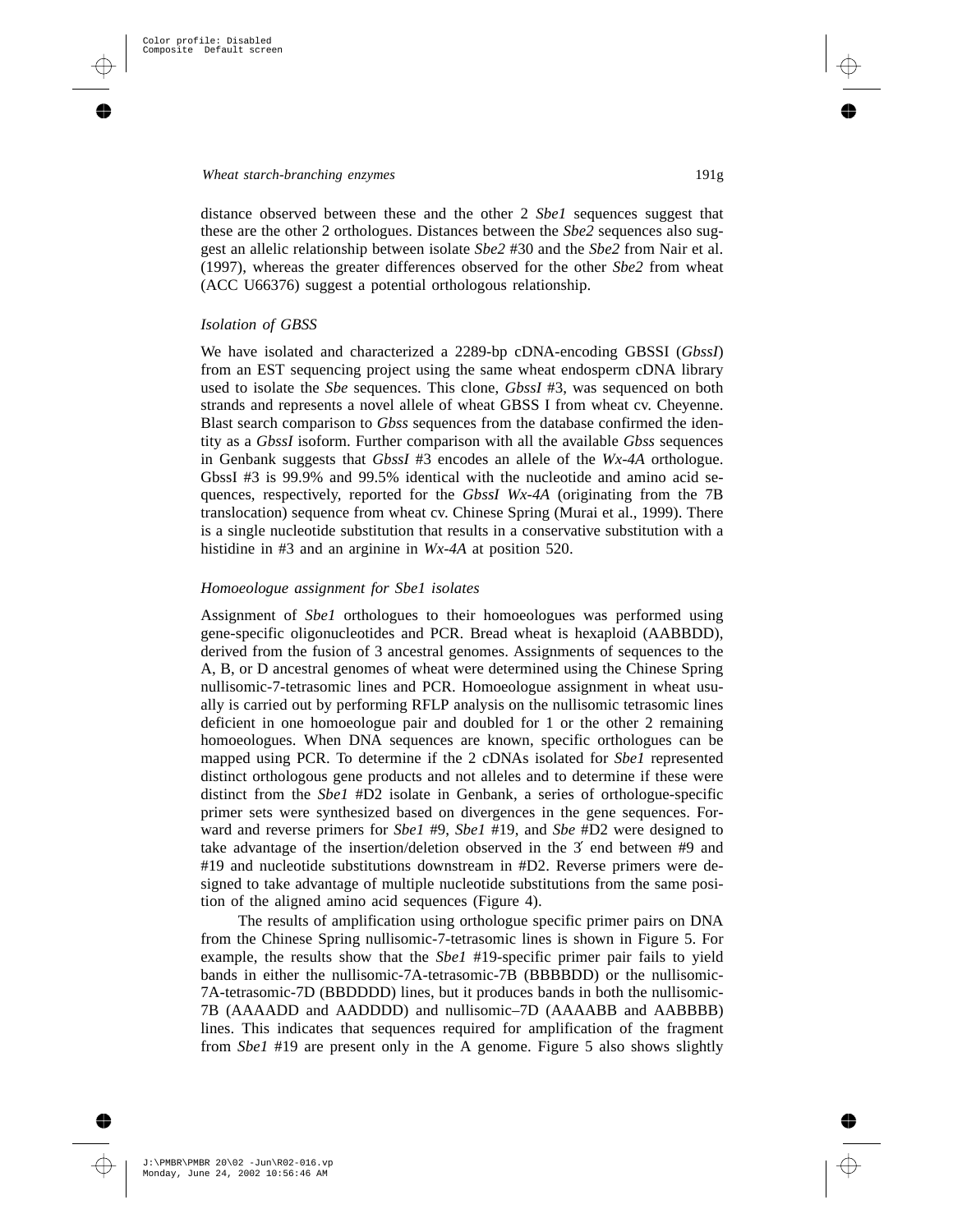

*Figure 2.* Comparison of deduced amino acid sequences of *Sbe1* and *Sbe2*. Boxshade treatment of ClustalW ver 1.8 (Thompson et al., 1994) alignment of the deduced protein sequences for *Sbe1* #9 and *Sbe2* #30. The black shading indicates identity, the gray shading indicates conservative substitutions, and the white background indicates nonconservative substitutions.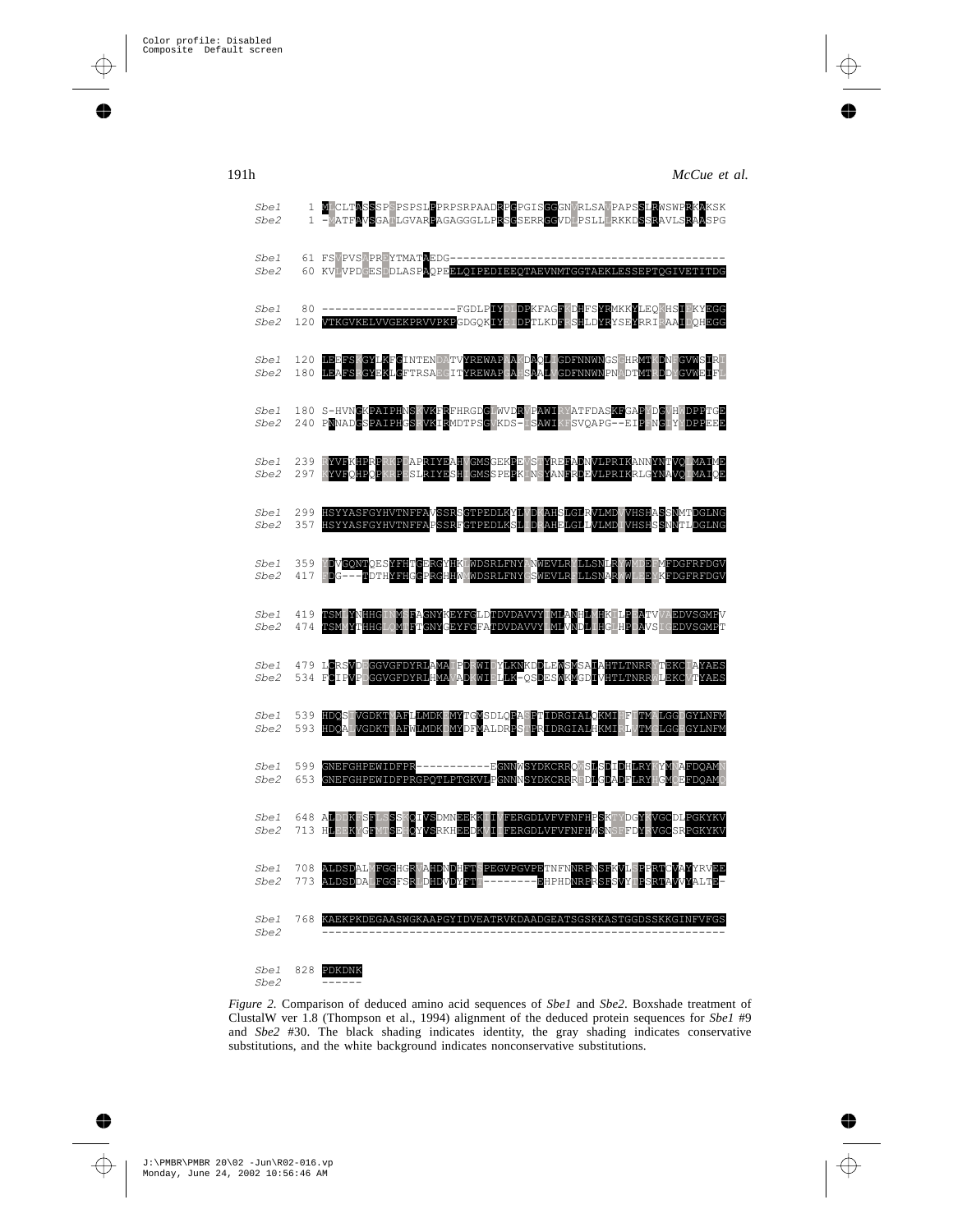

*Figure 3.* Phylogenetic tree of *Sbe* sequences. Relationships of 2 new *Sbe1* and 1 new *Sbe2* sequences with other known *Sbe* cDNAs from wheat using ClustalW and PAM250 residue weight table (MegAlign, Lasergene, DNAstar). On the tree are *Sbe1* #9 (this paper), *Sbe1* Ra (Rahman et al., 1999), *Sbe1* #19 (this paper), *Sbe1* Re (Repellin et al., 1997), *Sbe1* #D2 (Rahman et al., 1997), *Sbe2* #30 (this paper), *Sbe2* Na (Nair et al., 1997), *Sbe2* Kr (Genbank ACC U66376).

| #9  | 23 TGCCTCACCGCC---CCCTCCTG------------CTC-GC-CATCTCTCCCGCCGCG    |
|-----|------------------------------------------------------------------|
| #19 | 25 TGCCTCACCGCC---TCCTCCTCGCCCTCGC----CCTC-GC-CCTCTCTCCCGCCGCGC  |
| #2D | 25 CGCC-CTCCGCTGTGCCGTCGACGACGATGCTGTGCCTCAGCTCCTCTCTTTGCCGCGC   |
|     |                                                                  |
|     |                                                                  |
| #9  | 328 TGACCAGAAACATTCGATTGAGAAGCACGAGGGAGGCCTTGAAGAGTTCTCTAAAGGCTA |
| #19 | 339 TGAACAGAAACATTCGATCGAGAAATACGAGGGGGCCCTTGAAGAGTTCTCTAAAGGCTA |
| #2D | 354 TGAACAGAAACATTTGATTGAGAAACATGAGGGAAGCCTAGAAGAATTCTCTAAAGGCTA |

*Figure 4.* Location of forward and reverse primers for homoeologue assignment of *Sbe1* orthologues by PCR. Sequence numbering is based on individual cDNA sequences.

stronger amplification whenever 4 copies of chromosome A are present. The predicted fragment sizes calculated from the cDNA sequences are 347 bp for #19, 349 bp for #9, and 342 bp for #D2. However, the bands resulting from amplification were approximately 850 bp for #19, 730 bp for #9, and 1500 bp for #D2. The differences between the predicted and observed sizes of the amplified bands are likely caused by the presence of insertions and variation in introns within the amplified regions of the genomic DNA. According to the structure of the one reported genomic *Sbe1* sequence from Baga et al. (1999), the *Sbe1* #19 primers (conserved in this sequence) are predicted to produce a band of 894 bp. For each gene-specific primer pair a band is amplified in 4 of the 6 available nullisomic-7 tetrasomic lines. Experiments with any single primer on DNA from the Chinese Spring lines failed to produce any bands (data not shown). The band amplified for the #D2-specific primer sets are lighter than for the other primer sets. This may be because of the complexity described for this *Sbe* locus by Rahman et al. (1997), which contained 1 complete and 2 partial *Sbe1* sequences. Multiple priming sites at the D locus, variation in inserts and intron size, and potential base substitutions between *T. tauschii* and *T. aestivum* may be responsible for the reduced signal from these primers.

From these results we can tentatively assign cDNA sequences for *Sbe1* orthologues to their respective homoeologue of chromosome 7. *Sbe1* #19 is derived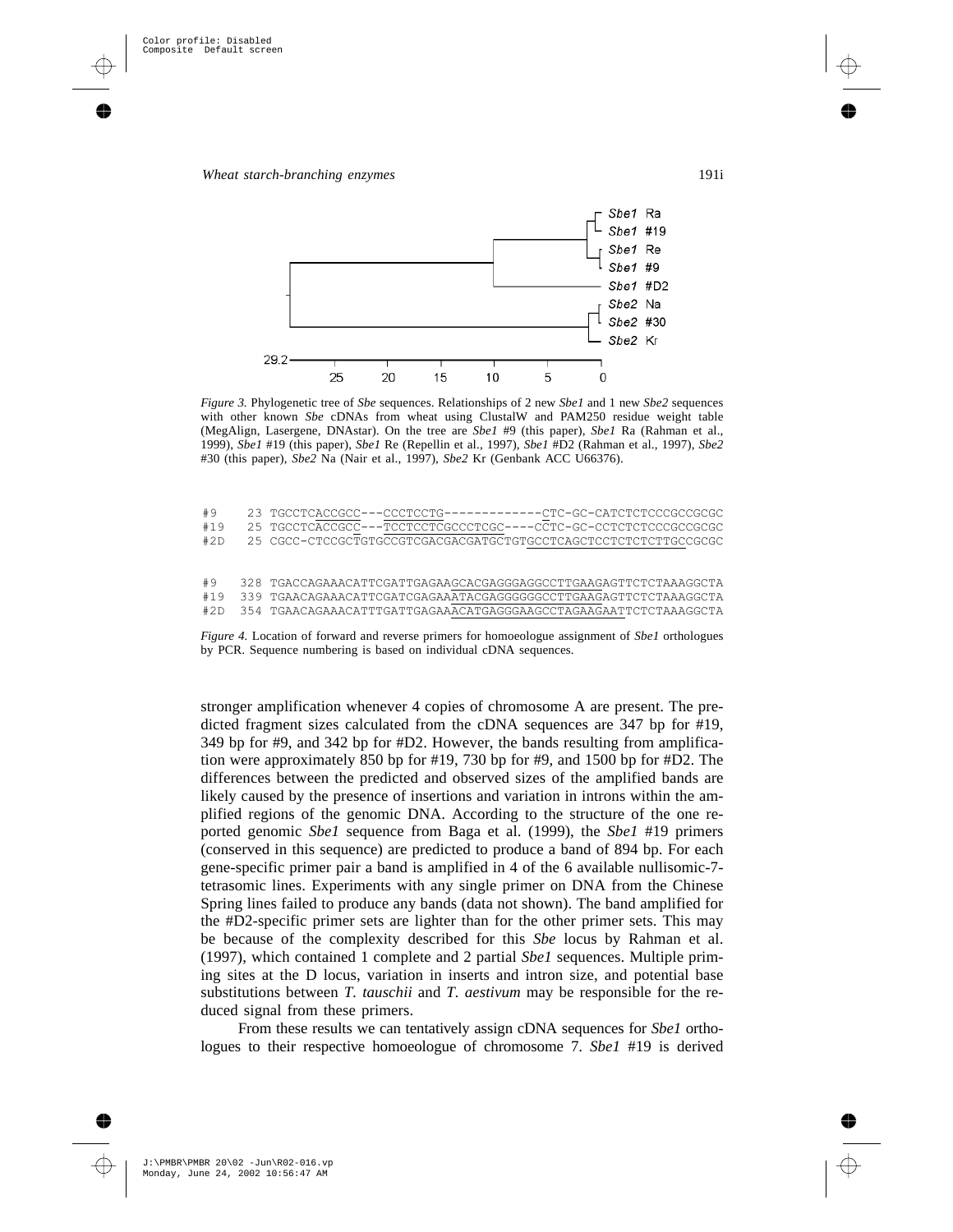

*Figure 5. Sbe1* homoeologue assignment. Results of PCR amplification using orthologue-specific primers for *Sbe1* #19, #9 and #D2 (Rahman et al., 1997) using DNA isolated from Chinese Spring nullisomic-7-tetrasomic lines.



*Figure 6.* Analysis of steady-state levels of RNA for starch biosynthetic enzymes during seed development. (A) Lanes represent 20 µg of total RNA extracted from a single kernel endosperm at 5, 10, 15, 20, 25, and 30 DPA probed with: *Sbe2*, *GbssI*, and *Sbe1* cDNA sequences. (B) Scanning densitometric representation of RNA blots normalized for each gene probe over the developmental time course.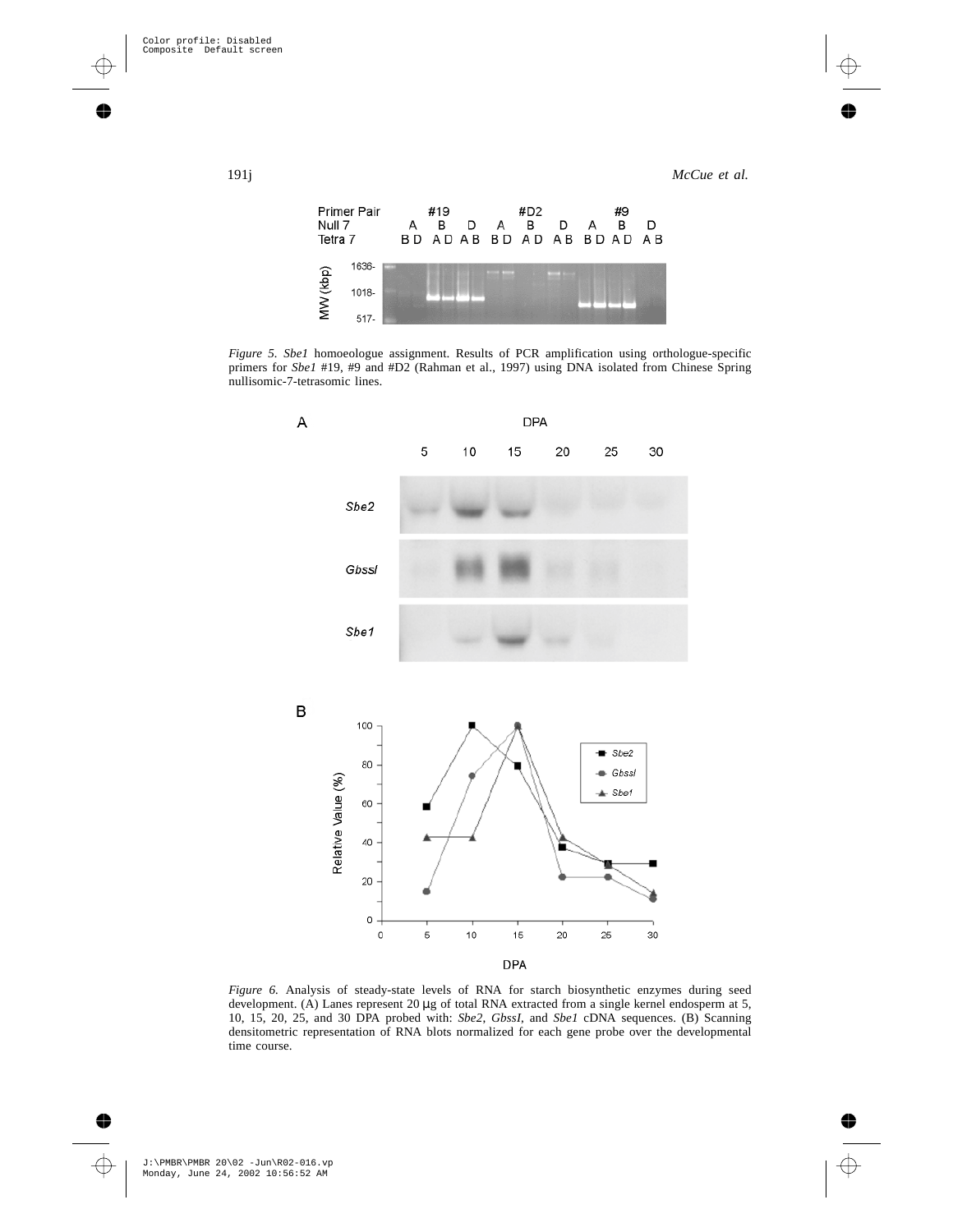from the A genome, and *Sbe1* #9 from the D genome. Our data indicate that *Sbe* #D2 is present on the B genome, contrary to a previous report assigning it to the D genome (Rahman et al., 1997).

## *Developmental analysis*

The expression of both *Sbe* isoforms and *GbssI* was examined in the same total RNA isolated from wheat endosperm cv. Cheyenne at different times during development (Figure 6). The steady-state levels of *Sbe2* were readily detectable at 5 DPA, reached a maximum at day 10, and started to decline by day 15. The levels of *GbssI* were almost undetectable at day 5, were strong by day 10, reached a maximum at day 15, and dramatically declined to very low levels by day 20. The levels of *Sbe1* RNA rose lightly at day 10, peaked at day 15, and declined again by day 20.

As observed in other species, the 2 isoforms of *Sbe* are differentially regulated at the steady-state mRNA level (Burton et al., 1995; Gao et al., 1996). As in pea, *Sbe2* levels are high during endosperm development, and *Sbe1* levels increase and peak later in development (Burton et al., 1995). The results do not allow for discrimination of possible multigene family differences in expression from the 3 orthologous gene products for either *Sbe1* or *Sbe2*.

## *Future experiments*

Additional experiments to isolate, identify, and map the full set of orthologous gene products for the SBEs of hexaploid wheat are still required. Evidence is strong for assignment of *Sbe1* sequences to 2 of the 3 ancestral genomes. More information is still required on the genomic sequences of the *Sbe1* orthologues. Homoeologue mapping of the *Sbe2* isoforms and isolation of their genomic sequences are still required to make their placement and determine their structure on the physical map of wheat. This study demonstrates the usefulness of using PCR for the mapping of known orthologous sequences to the homoeologous chromosomes.

Reference to a company and/or product by the USDA is only for purposes of information and does not imply approval or recommendation of the product or the exclusion of others that also may be acceptable.

### **Acknowledgments**

We would like to thank Dr Mark Guiltinan at the University of Pennsylvania for providing the cDNA clones for maize *Sbe1* and *Sbe2a*. We also would like to thank Dr Susan Altenbach of the USDA Western Regional Research Center for overseeing the construction of the cDNA library from postanthesis endosperm. This work was supported by USDA-ARS CRIS 5235-21430-002.

#### **References**

Baba T, Kimura K, Mizuno K, Etoh H, Ishida Y, Shida O, and Arai Y (1991) Sequence conservation of the catalytic regions of amylolytic enzymes in maize branching enzyme-I. Biochem Biophys Res Commun 181: 87-94.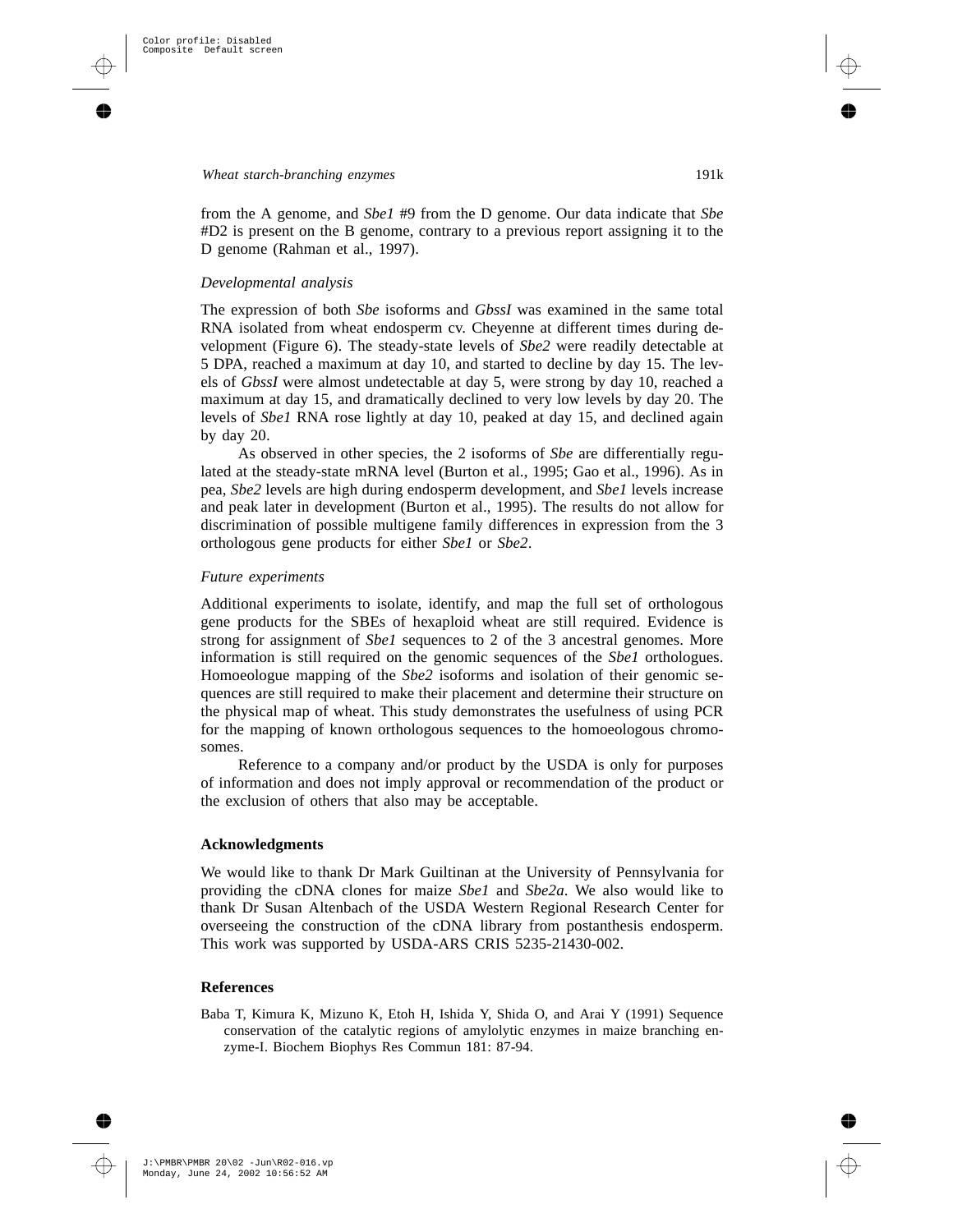- Baga M, Glaze S, Mallard CS, and Chibbar RN (1999) A starch-branching enzyme gene in wheat produces alternatively spliced transcripts. Plant Mol Biol 40: 1019-1030.
- Ball S, Guan H-P, James M, Myers A, Keeling P, Mouille G, Buléon A, Colonna P, and Preiss J (1996) From glycogen to amylopectin: a model for the biogenesis of the plant starch granule. Cell 86: 349-352.
- Boyer CD and Preiss J (1978) Multiple forms of starch branching enzyme of maize: evidence for independent genetic control. Biochem Biophys Res Comm 80: 169-175.
- Burton RA, Bewley JD, Smith AM, Bhattacharyya MK, Tatge H, Ring S, Bull V, Hamilton WDO, and Martin C (1995) Starch branching enzymes belonging to distinct enzyme families are differentially expressed during pea embryo development. Plant J 7: 3-15.
- D'Ovidio R, Tanzarella OA, and Porceddu E (1992) Isolation of an alpha-type gliadin gene from *Triticum durum* Desf. and genetic polymorphism at the *Gli-2* loci. J Genet Breed 46: 541-48.
- DuPont FM, Hurkman WJ, Tanaka CK, and Chan R (1998) BiP, HSP70 NDK and PDI in wheat endosperm. I. Accumulation of mRNA and protein during grain development. Physiol Plant 103: 70-79.
- Gao M, Fischer DK, Kim K-N, Shannon JC, and Guiltinan MJ (1996) Evolutionary conservation and expression patterns of maize starch-branching enzyme I and IIb genes suggests isoform specialization. Plant Mol Biol 30: 1223-1232.
- Gao M, Fischer DK, Kim K-N, Shannon JC, and Guiltinan MJ (1997) Independent genetic control of maize starch-branching enzymes IIa and IIb. Isolation and characterization of a Sbe2a cDNA. Plant Physiol 114: 69-78.
- Guan H-P and Preiss J (1993) Differentiation of the properties of the branching isozymes from maize (*Zea mays*). Plant Physiol 102: 1269-1273.
- Harrington SE, Bligh HFJ, Park WD, Jones CA, and McCouch SR (1997) Linkage mapping of starch branching enzymes III in rice (*Oryza sativa* L.) and prediction of location of orthologous genes in other grasses. Theor Appl Genet 94: 564-568.
- Hurkman WJ, DuPont FM, Altenbach SB, Combs A, Chan R, Tanaka CK, Reuveni M, and Bernardin JE (1998) BiP, HSP70, and PDI in wheat endosperm. II. Effects of high temperature on protein and mRNA accumulation. Physiol Plant 103: 80-90.
- Hurkman WJ and Tanaka CK (1996) Germin gene expression is induced in wheat leaves by powdery mildew infection. Plant Physiol 111: 735-739.
- James MG, Roberston DS, and Myers AM (1995) Characterization of the maize gene *sugary1*, a determinant of starch composition in kernels. Plant Cell 7: 417-429.
- Jorgensen RA (1995) Cosuppression, flower color patterns, and metastable gene expression states. Science 268: 686-691.
- Mizuno K, Kimura K, Arai Y, Kawasaki T, Shimada H, and Baba T (1992) Starch branching enzymes from immature rice seeds. J Biochem 112: 643-651.
- Morell MK, Blennow A, Kosar-Hashemi B, and Samuel MS (1997) Differential expression and properties of starch branching enzyme isoforms in developing wheat endosperm. Plant Physiol 113: 201-208.
- Mouille G, Maddelein M-L, Libessart N, Talaga P, Decq A, Delrue B, and Ball S (1996) Preamylopectin processing: a mandatory step for starch biosynthesis in plants. Plant Cell 8: 1353-1366.
- Mu-Forster C, Huang R, Powers JR, Harriman RW, Knight M, Singletary GW, Keeling PL, and Wasserman BP (1996) Physical association of starch biosynthetic enzymes with starch granules of maize endosperm. Plant Physiol 111: 821-829.
- Murai J, Taira T, and Ohta D (1999) Isolation and characterization of the three *Waxy* genes encoding the granule-bound starch synthase in hexaploid wheat. Gene 234: 71-79.